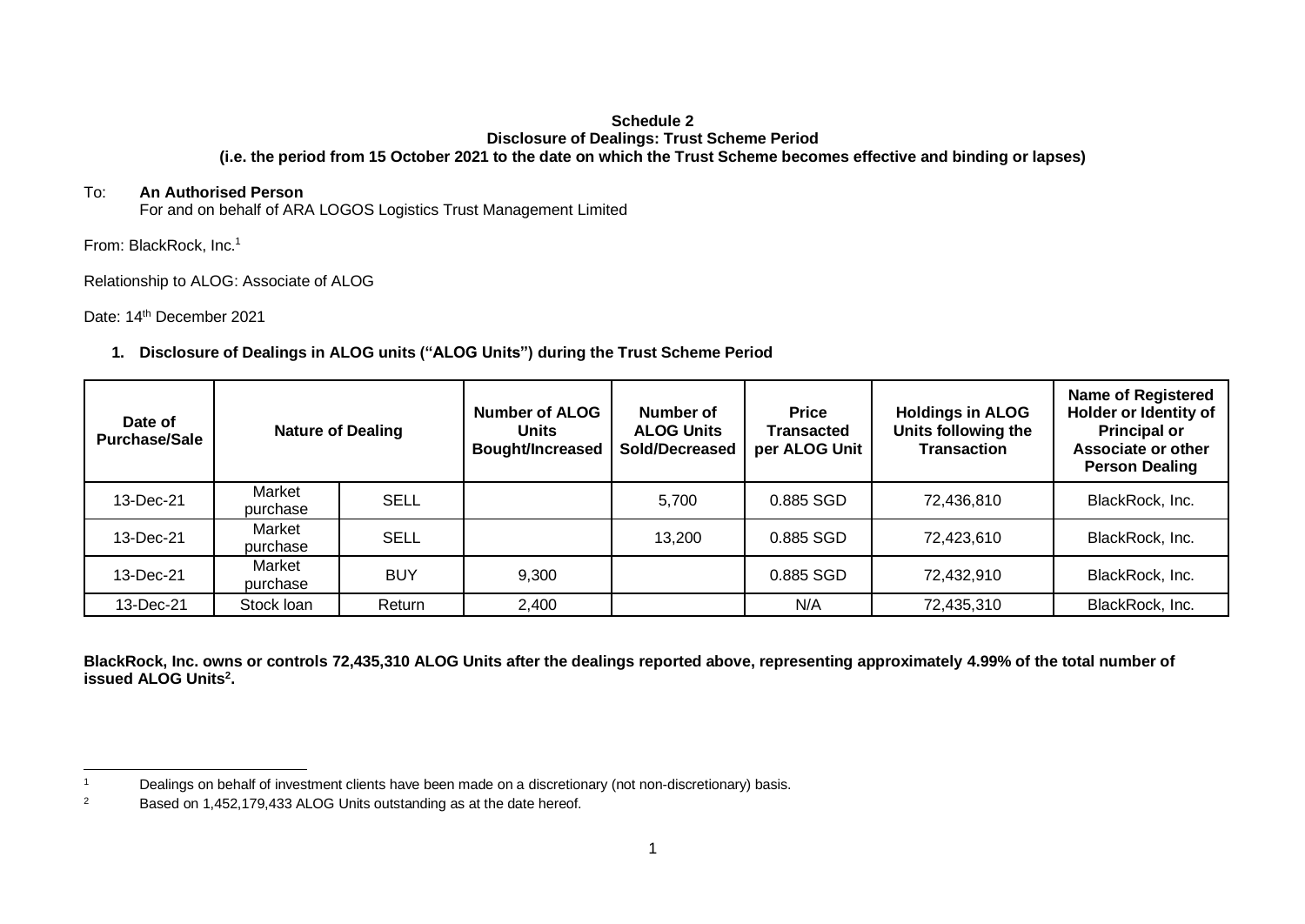**2. Disclosure of Dealings in ESR-REIT units ("ESR-REIT Units") during the Trust Scheme Period**

| Date of<br><b>Purchase/Sale</b> | <b>Nature of Dealing</b> |             | <b>Number of ESR-</b><br><b>REIT Units</b><br><b>Bought/Increased</b> | Number of<br><b>ESR-REIT Units</b><br>Sold/Decreased | <b>Price</b><br>Transacted<br>per ESR-REIT<br>Unit | <b>Holdings in ESR-REIT</b><br>Units following the<br><b>Transaction</b> | <b>Name of Registered</b><br>Holder or Identity of<br><b>Principal or</b><br><b>Associate or other</b><br><b>Person Dealing</b> |
|---------------------------------|--------------------------|-------------|-----------------------------------------------------------------------|------------------------------------------------------|----------------------------------------------------|--------------------------------------------------------------------------|---------------------------------------------------------------------------------------------------------------------------------|
| 13-Dec-21                       | Market<br>purchase       | <b>SELL</b> |                                                                       | 10,400                                               | 0.48 SGD                                           | 138,036,440                                                              | BlackRock, Inc.                                                                                                                 |
| 13-Dec-21                       | Market<br>purchase       | <b>BUY</b>  | 19,500                                                                |                                                      | 0.48 SGD                                           | 138,055,940                                                              | BlackRock, Inc.                                                                                                                 |

**BlackRock, Inc. owns or controls 138,055,940 ESR-REIT Units after the dealings reported above, representing approximately 3.44% of the total number of issued ESR-REIT Units<sup>3</sup> .** 

<sup>3</sup> Based on 4,012,297,353 ESR-REIT Units outstanding as at the date hereof.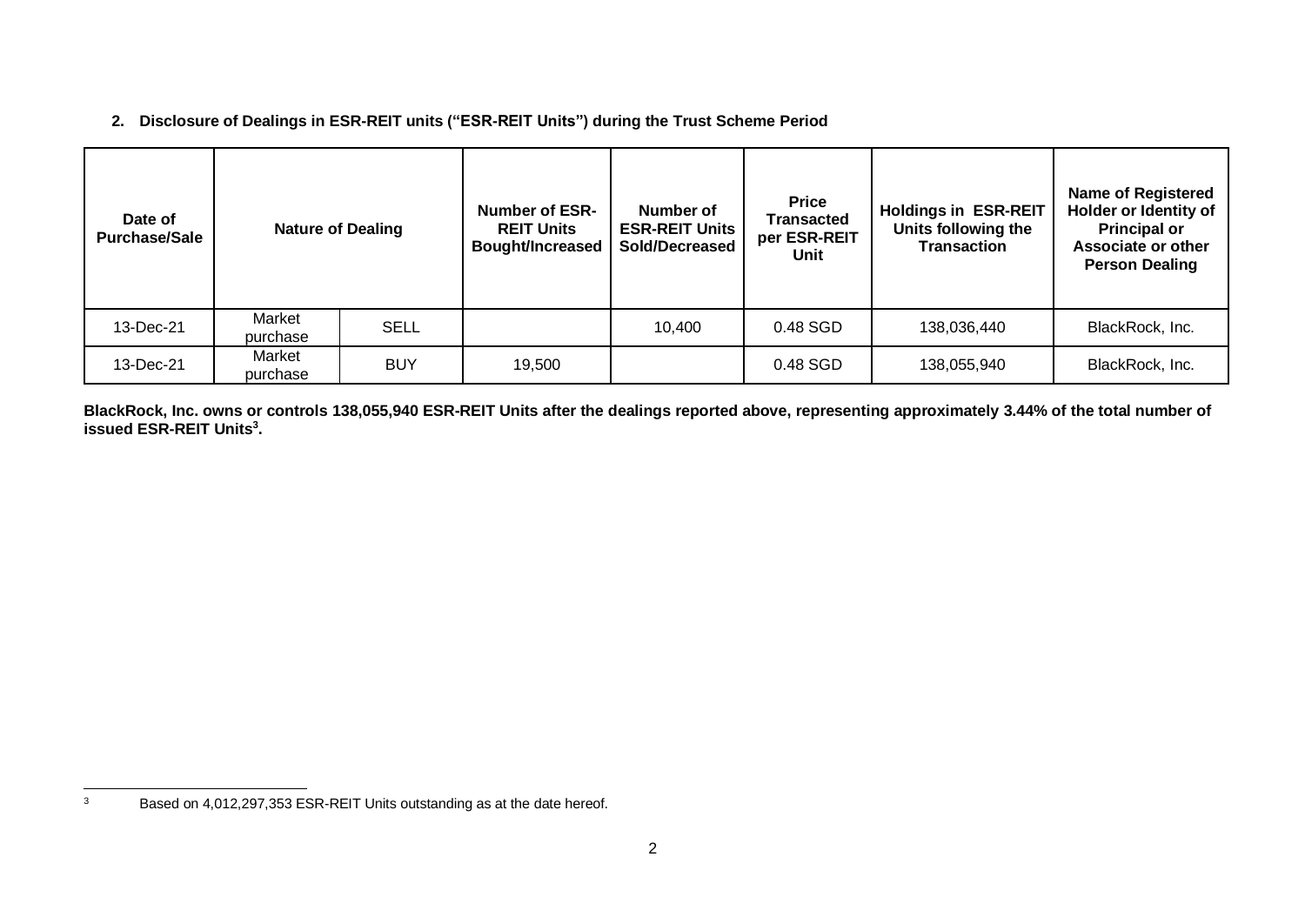**3. Disclosure of Dealings in Convertible Securities, Warrants, Options and Derivatives in respect of ALOG Units ("Relevant ALOG Securities") during the Trust Scheme Period**

| Date of<br>Transaction <sup>(1)</sup> | <b>Nature of Transaction (Buy / Sell</b><br>/Settlement) |            | Number(2) of<br>Reference<br><b>ALOG Units</b> | <b>Exercise Date /</b><br><b>Maturity Date /</b><br><b>Closing-Out</b><br>Date(3) | <b>Price per</b><br><b>ALOG Unit(4)</b> | <b>Holdings and Resultant</b><br>Percentage (%) in ALOG<br><b>Units following</b><br><b>Transaction</b>                                                         | Name of<br><b>Registered Holder</b><br>or Identity of<br><b>Principal or</b><br>Associate or other<br><b>Person Dealing</b> |
|---------------------------------------|----------------------------------------------------------|------------|------------------------------------------------|-----------------------------------------------------------------------------------|-----------------------------------------|-----------------------------------------------------------------------------------------------------------------------------------------------------------------|-----------------------------------------------------------------------------------------------------------------------------|
| 13-Dec-21                             | Contract for<br>difference<br>(cash-settled<br>only)     | <b>BUY</b> | 11,100                                         | N/A                                                                               | 0.885 SGD                               | See Question 1 above -<br>this Transaction does not<br>result in a change in<br>holdings in ALOG Units,<br>on the basis that the<br>Transaction is cash-settled | BlackRock, Inc.                                                                                                             |
| 13-Dec-21                             |                                                          | <b>BUY</b> | 8,900                                          |                                                                                   | 0.885 SGD                               |                                                                                                                                                                 | BlackRock, Inc.                                                                                                             |
| 13-Dec-21                             |                                                          | <b>BUY</b> | 27,700                                         |                                                                                   | 0.885 SGD                               |                                                                                                                                                                 | BlackRock, Inc.                                                                                                             |

 $(1)$  In respect of derivatives, this would be the date of entering into or closing out of the derivative.

 $^{(2)}$  In respect of derivatives, this would be the number of reference securities to which they relate.

(3) In respect of derivatives, this would be the maturity date of such derivatives.

(4) In respect of derivatives, this would be the reference price of such derivatives.

**Other arrangements in relation to ALOG Units or Relevant ALOG Securities (if applicable): N/A**